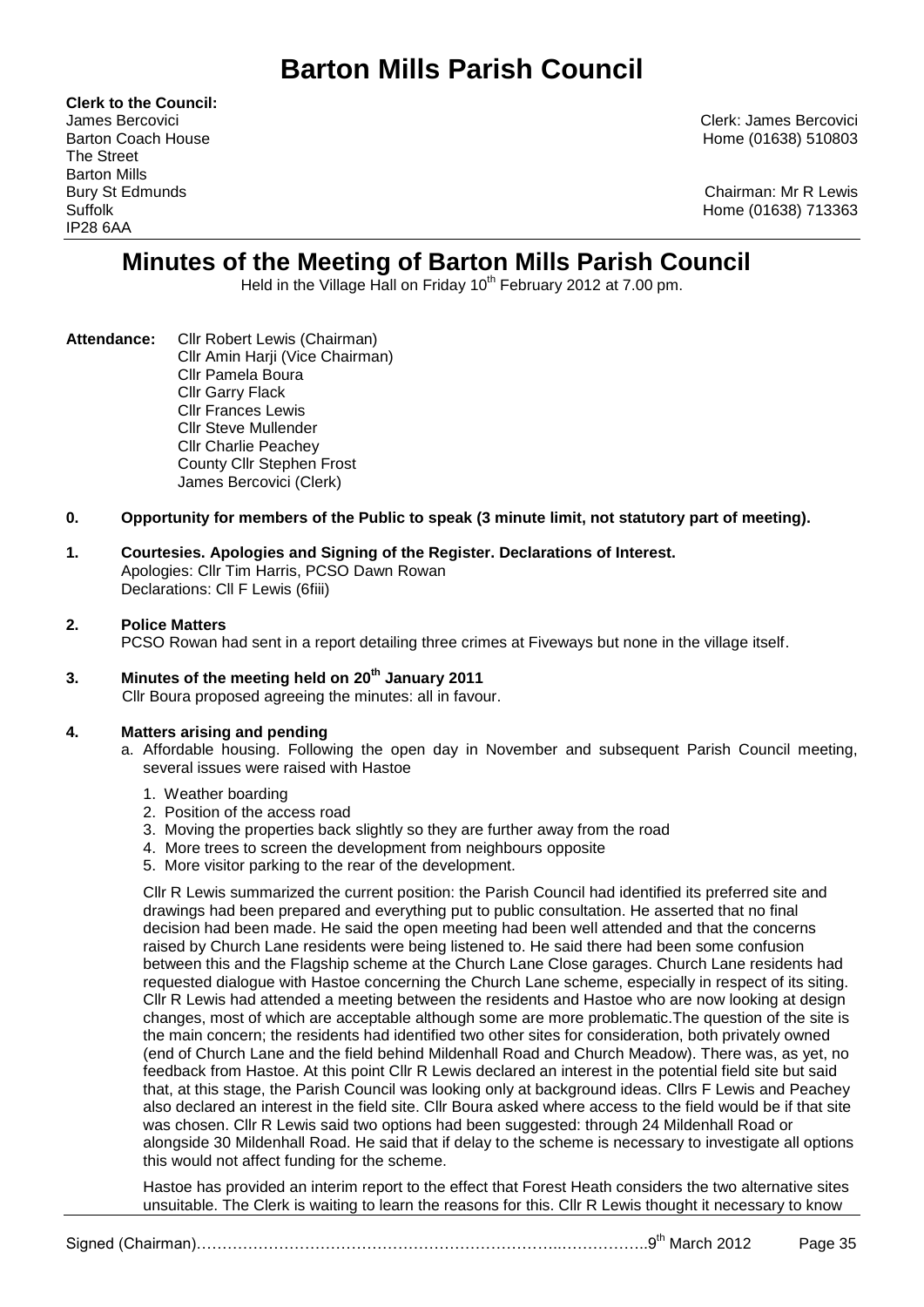the reasons before discussing the matter further. He suggested considering this at the next meeting along with the suggested changes to the scheme under consideration and whether to agree and pursue the scheme.

- b. Street lighting. The four new columns have all been erected. Pearce and Kemp have been informed that they have put the wrong heads on 2 columns as the heritage lantern should be in Bell Lane and the parish light in Mildenhall Road. This will be corrected. These lights have still to be connected by UK Power Networks. Cllr Flack enquired about the old light on Grange Lane. Cllr R Lewis asked which lights were next to be upgraded. Cllr Boura said the light outside the Brothertons' house and one other; also the light on Worlington Road needs to be removed as it is now redundant.
- c. Village Green re-levelling. The Clerk is pursuing quotes. These have been impossible to obtain during the cold weather. Cllr Flack expressed concern about tyre marks on the village green; the Clerk was asked to report this to PCSO Rowan.
- d. Diamond Jubilee 2012.

A meeting was held on Tuesday  $7<sup>th</sup>$  February to discuss ideas for the celebrations. Members of the community were invited, in particular people representing village organisations. Cllr R Lewis reported that the meeting was well attended and that there had been subsequent communications from others who had been unable to attend. There was a consensus that celebrations were desirable and around 30 suggestions were made which the Clerk was asked to circulate in advance of the follow-up meeting to be held on 21<sup>st</sup> February in the church room. At this meeting, a draft plan of events and timings would be drawn up. The Clerk was asked to advise the various organisations of the follow-up meeting and Cllr F Lewis said she would put up new notices.

e. Play equipment. Previously, the Clerk had investigated the insurance position as to whether minor repairs can be carried out by volunteers and ascertained that the insurers required anyone working on Parish Council-owned property to have their own public liability cover in some circumstances. However, Cllr Boura had suggested the council needs a proper procedure for minor repairs. Cllr R Lewis proposed that Cllr Boura undertakes a risk assessment and effects the repairs as deemed necessary: all in favour. Currently, the frozen ground is preventing the repairs from being effected.

The Clerk was asked to write to the insurers stating that the usual repairman is John Squire who has a maintenance background and that the Parish Council has the manuals for the equipment.

#### **5. Reports from the District and County Councillors**

a. County Cllr Frost reported that the council had passed its budget agreeing a council tax freeze for the forthcoming year. This would be funded by back office cuts such as vacating buildings where leases ere ending. This would mean more people working at Endeavour House, for example. He also advised there is money left in his locality budget. Some suggestions were made; councillors agreed to discuss this at the March meeting.

#### **6. Finance - Standard Payments for approval (inc. VAT)**

- a. £264.00 J Bercovici (clerk's net salary, January 2012) chq. 1165
- b. £66.00 HMRC (PAYE, January 2012) chq.
- c. £21.06 J Bercovici (clerk's expenses January 2012) chq. 1165

# **Special payments for approval (inc. VAT)**

- d. £3774.06 Pearce & Kemp (replacement columns 90% complete) chq. 1166
- e. £76.50 Barton Mills Village Hall (hall hire October to December 2011) chq. 1167

Cllr Mullender proposed agreeing all the standard and special payments: all in favour.

#### **Finance – other**

- f. Donations (2011 donations in brackets)
	- i. Rainbow Playgroup (2011: goods to the value of £100 plus VAT)
	- ii. Citizens Advice Bureau (2011: £120)
	- iii. Barton Miller (2011: goods to the value of £180 plus VAT)
	- iv. Suffolk Accident and Rescue (2011: £100)
	- v. East Anglian Air Ambulance (2011: £150)

Cllr F Lewis said the cost of paper for the Barton Miller had increased but Cllr Boura said this was matched by income from advertising revenue. Cllr Mullender said the magazine is not supposed to be profit making so did not need any more from the Parish Council. Cllr R Lewis said if the Barton Miller team felt it needs more support, it should write to the Parish Council. Cllr Peachey agreed that he would

Signed (Chairman)………………………………………………………………………………………9<sup>th</sup> March 2012 Page 36